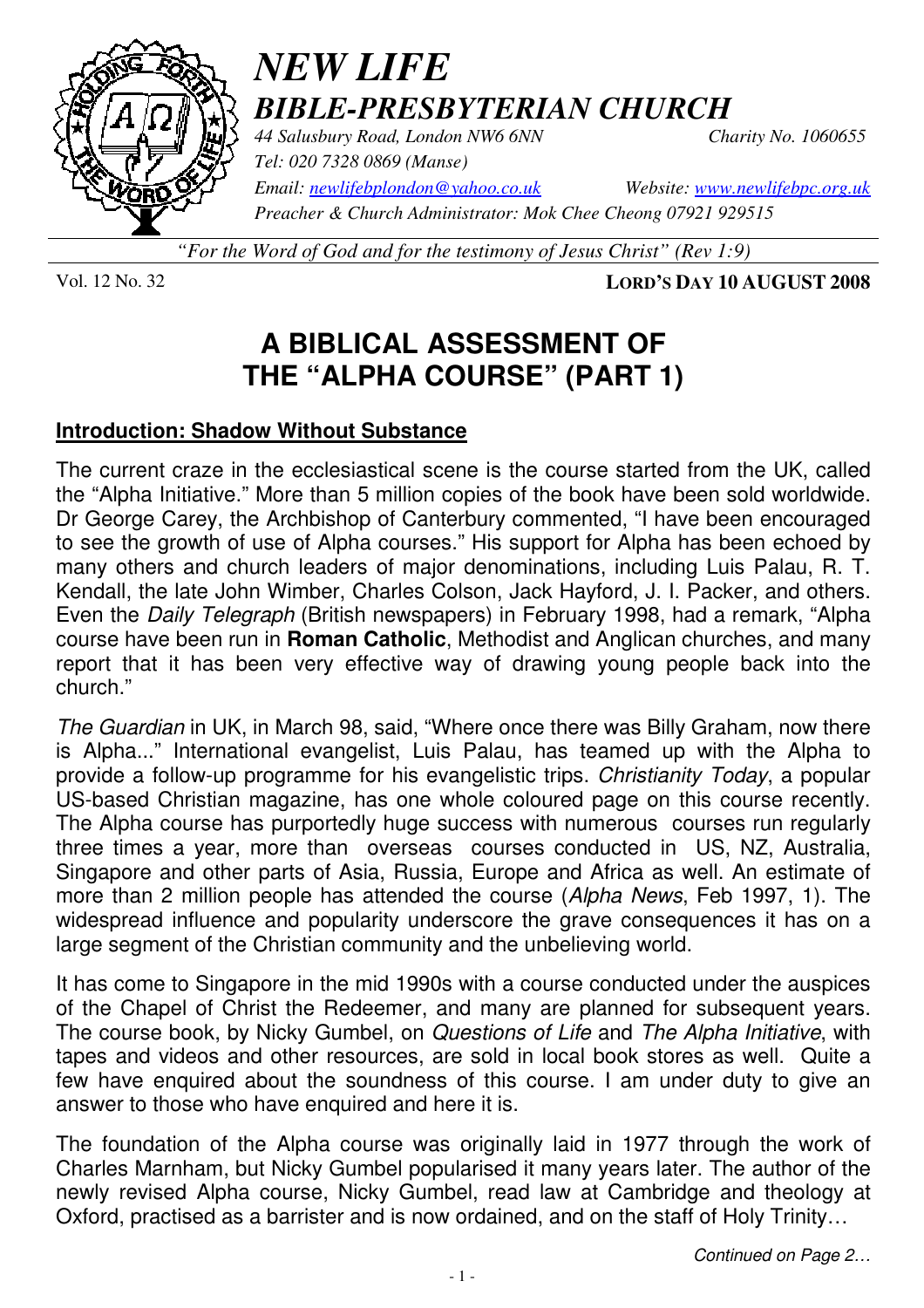Brompton, UK.

He popularised this Alpha course in 1993, and used a mnemonic which sums up the ingredients of the Alpha in this way (p. 51 of The Alpha Initiative, latest edition, Eastbourne: Kingsway Publications, 1999):

**A**nyone can come Learning and laughter (i.e., having fun) **P**asta (i.e., food) **H**elping one another **A**sk anything.

Essentially, Alpha is a 10-week course, involving a total of 15 talks which include a weekend and a celebration party at the end (p. 26). While we are not against the idea of a course, it is the content that we are concerned about. Gumbel was very much enamoured with the charismatic movement and in this Alpha course, he emphasised heavily on the external manifestations of the Spirit as in signs, wonders, healings, miracles, and speaking in tongues. The course is hosted by Holy Trinity Brompton, London, a notorious charismatic church in the UK that supports the Toronto Blessing.

What is wrong (or right) with this course? Under the search light of the Holy Scriptures, there are certain things we need to know about the course that is affecting many Christians and non-Christians as well.

## **Examination of the Alpha Course (A Critique of the book, The Alpha Initiative)**

Firstly, the Alpha course adopts an **ecumenical stance that is accepted by liberal, ecumenical, neo-evangelical churches**, including the Catholic church (with endorsement by the late Cardinal Basil Hume, former Archbishop of York). Under the guise of an evangelistic programme, it has presented a watered-down gospel that is acceptable to all, including the Catholics. It has come across to many as nonthreatening, informal and user-friendly. Even New Agers find it perfectly at home as said by Nicky Gumbel himself, on page 29,

I have found on Alpha that those from an essentially Enlightenment background feel at home with the parts of the course which appeal to the mind, but often have difficulty in experiencing the Holy Spirit. Others coming from the New Age movement find that rational and historical explanations leave them cold, but at the weekend away they are on more familiar territory in experiencing the Spirit…

We recognise the need to make the gospel understandable to ordinary people, but not devoid of the essence of biblical truth, and the principal teachings of saving faith. William Tyndale, the English Reformer and Bible translator, made the Bible understandable to the English people, but he did not concoct a new gospel to please them.

Secondly, the Alpha course meanders around with attractive (but deceptive) videos, and freestyle **homespun presentation of the gospel with little or no emphasis on evangelical repentance at all**. The words of John, the Baptist are grievously ignored. Matthew 3: 8 says, "Bring forth therefore fruits meet for repentance." Peter said the same in Acts 2: 38–39,

Repent, and be baptised every one of you in the name of Jesus Christ for the remission of sins, and ye shall receive the gift of the Holy Ghost. For the…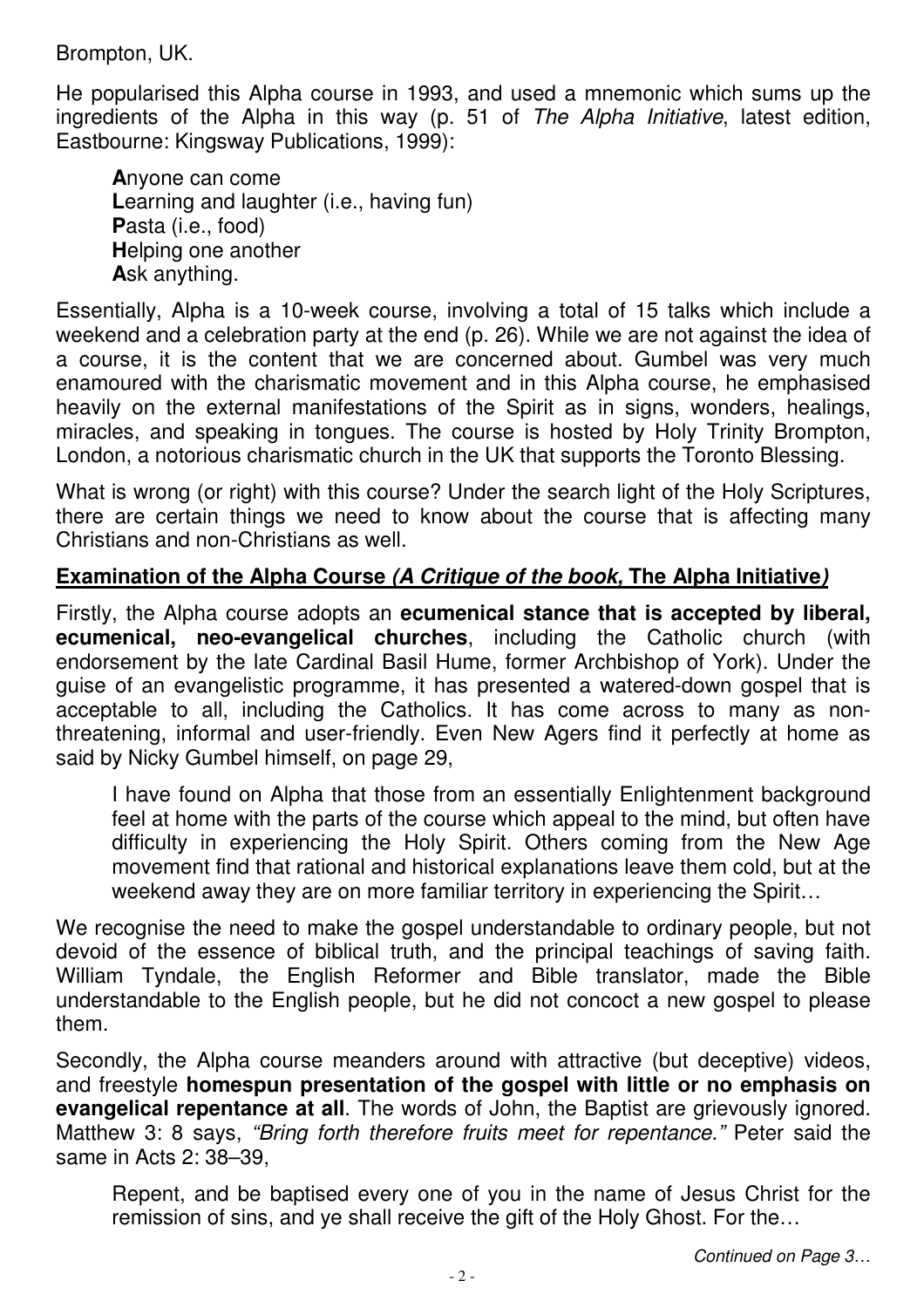promise is unto you, and to your children, and to all that are afar off, even as many as the Lord our God shall call.

**A gospel without repentance and self-denial is no cross-centred Christian gospel** at all. It is a different gospel as Paul puts it in Galatians 1:7–8. The course attempts to take away its "offensive elements" and give it a sugar coating to render it easy for others to "accept."

It is a man-pleasing and man-centred gospel rather than a God-honouring and Christcentred gospel. It is pandering to the emotional and psychological aspect of man and humanistic tactics are used to subtly draw people to Christ without requiring self-denial and repentance. Jesus says, in Luke 9:23, "If any man will come after me, let him deny himself, and take up his cross daily, and follow me."

It is a gospel of love only, without the teaching of the total depravity and the hopelessness of men (without Christ) and the heinousness of sin, with no wrath of God mentioned; and consequently, no judgment at all. It is like having a form of godliness but denying the power thereof (2 Tim 3:5). It is a broad way that leads to destruction, not the narrow way that leads to eternal life in Christ Jesus alone (John 14:6; Acts 4:12).

(To be continued next week)

By Rev (Dr) Jack Sin, Maranatha B-P Church, S'pore (adapted from Evangel Weekly dated 6 July 2008)

----------------------------------------------------------------------------------------------------------------

## **YOUTH CONTEMPORARY ISSUES BY DR JACK SIN Q&A – TRANSCRIBED BY KEENE CHEN (PART 2)**

#### **3. Should a Christian watch a movie?**

Before 1983, I used to watch a lot of movies, especially kungfu shows. When I was young, Balestier Road used to have 3 theatres and we used to pay 50 cents for a movie. I was caught in the trend, to be honest. I don't want to pretend that I wasn't affected as a youth. Sometimes watching shows such as Dracula brings back fear, especially when one sees bats. Actually there's no relation, because some of the bats are just fruit bats. After I watched Dracula, it gave me a wrong understanding and I regretted watching it.

Why do you watch movies? The 3 main kinds of genres today are horror, sex and violence. Furthermore they mix them nowadays. It can be quite a waste of time and money and it is not profitable for a Christian to be seeing these unedifying movies, but that's how Satan slowly brings people in. It can be quite enslaving; after you watch it, you like it and you go back again. Movie tickets are about \$8.50 today. Every time you watch a show, you're giving \$8.50 to support a diabolical machine, Hollywood, which will generate more immoral and occultic movies to ensnare, deceive and even frighten people and create more immorality. I would not support something which would undermine the Word of God and the ministry of the Lord.

The worst date you can ever go on with your girlfriend or boyfriend, is to a movie. Why? When we want to have a date, we want a time of edifying relationship and good...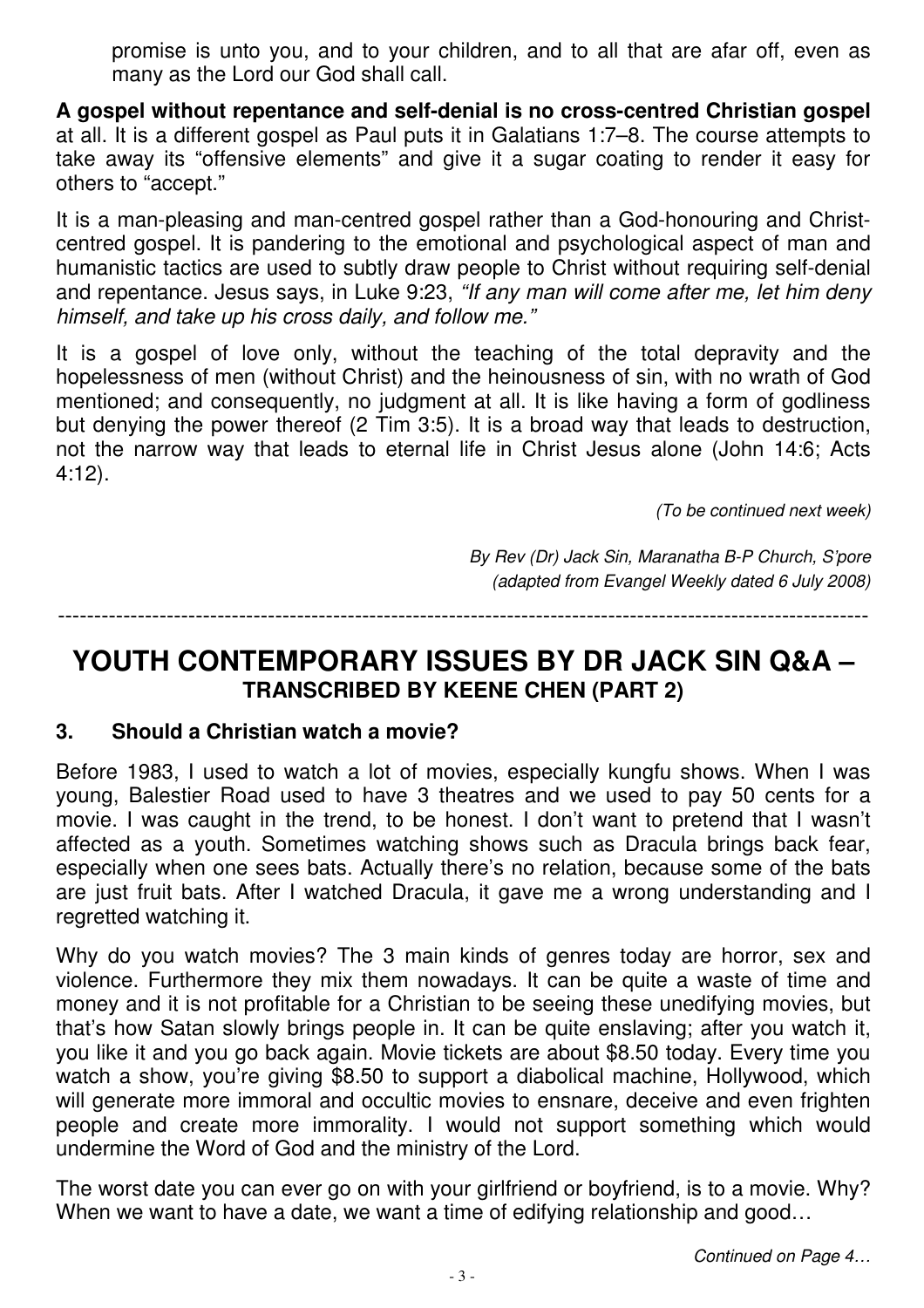communication. However in a movie, your girlfriend gets to know the actor better and vice versa. Do you want that? There is no communication between each other and instead you get to know someone else better which may be even more unedifying. I've never brought Angie out to a movie before, and I don't think I ever will. It's an absolute waste of money and time. And it is an event that does not build up our understanding of each other and faith in God at all.

We have to be very careful as this is the "in thing" today. There are a lot of other things to do besides getting lost in this form of entertainment. Hollywood is one of Satan's best machines and it has done so well to draw people away from God. Honestly ask yourself, does that movie bring you closer to God? After watching it, do you think of God? The movie industry is actually an enemy of the Bible, enemy of holiness, enemy of godliness, and enemy of Christians who love the Lord.

### **4. What do you think about social drinking of liquor?**

Someone said to me "Pastor, don't worry, I won't get drunk". You know something? "Wine is a mocker, strong drink is raging: and whosoever is deceived thereby is not wise." (Proverbs 20:1) This is nothing to do with drunkenness even. Solomon was saying objectively why strong drink mocks and deceives us.

Dr Martin Lloyd Jones wrote a book on causes and cures of depression. He said that drinking is not a way to deal with depression as alcohol is a depressant in itself. He uses the contrast of Ephesians 5:18 which says "And be not drunk with wine, wherein is excess; but be filled with the Spirit;". The Spirit of God is a "stimulant". Wine actually depresses our senses, which is not what we want. The Spirit of God actually stimulates our senses to be more effective for the Lord. Some other effects of drinking ca n cause sclerosis, and cause some forms of cancer. Our body is not designed for that purpose, but rather, designed to take certain kinds of liquid like water, fruit juices, which help to build up the body. Liquor is not designed for us. Our body is the temple of the Holy Spirit, so why do we take on something that will cause us to be depressed and render us less sensitive to the prompting of the Holy Spirit?

I remember when I was a new platoon commander in the army a number of years ago during NS, the commander wanted us to drink. I said "Sir, I'm sorry, I don't drink". In the end, they sang "under the falling chestnut tree" and I had to do the actions. After that, he told me to drink 6 glasses of water. I was happy as I was so dehydrated that I could do with more water. I was never asked to drink liquor after that. There were 2 other Christians in that group got drunk, vomited and were asked to drink at every officer mass function. So stand on your ground and God will honour you. I'm sure it's something that we have to be in, but we're not of the world.

#### **5. Pop songs and contemporary music. What are your views about it? Should we as Christians listen to them?**

Music is not neutral. It has its own character. When one plays a drum beat, it affects your heartbeat. Some disco music is even louder than firing a recoilless anti tank gun which I used to fire in the army. Many people listening to such loud music will be deaf by the time they reach their 30s and 40s.

When you listen to songs, what is the genre? What is the character of the song? What are the words and lyrics of the song? When I was young, I used to listen to one song…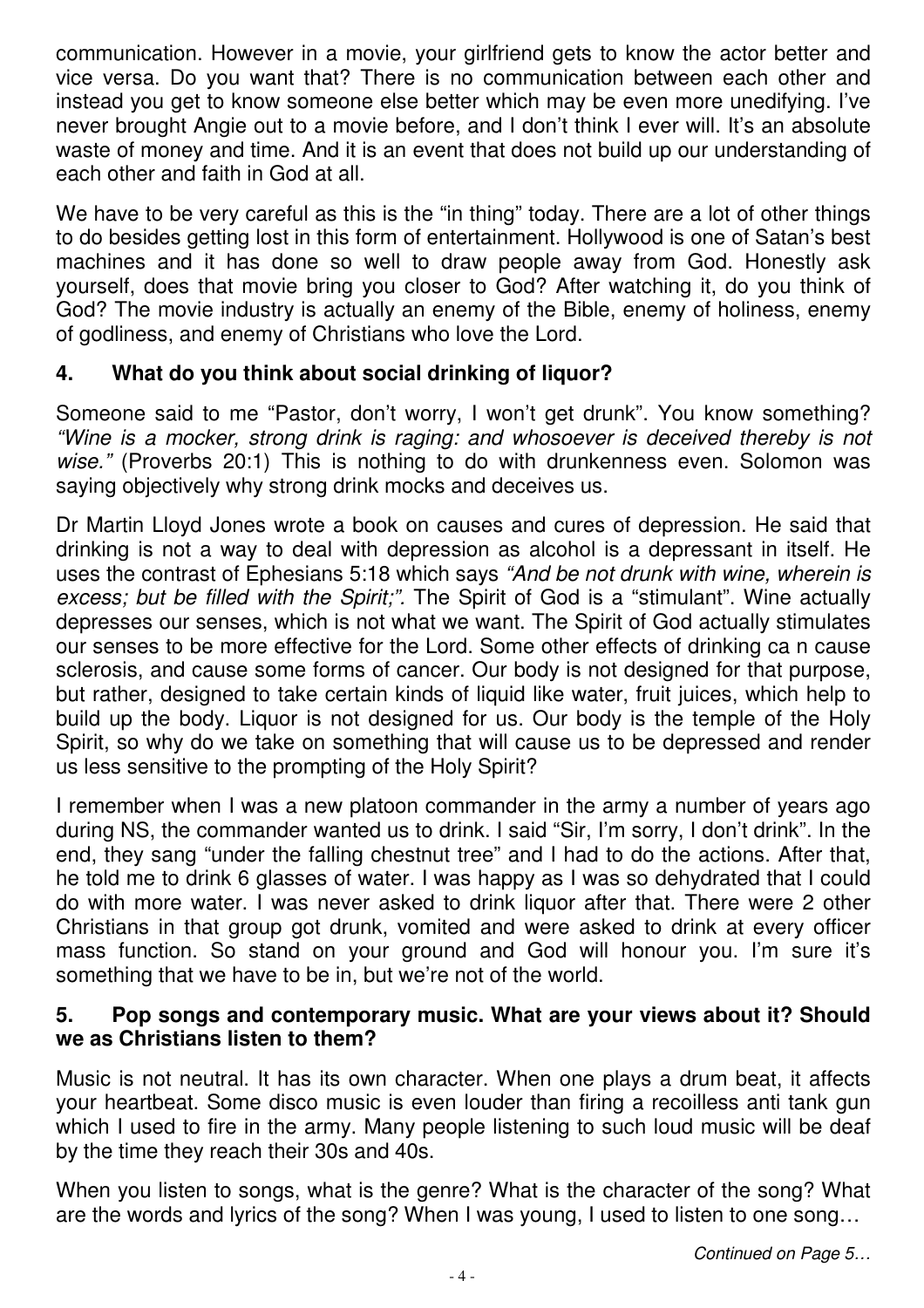entitled "Hotel California". Later, I realised to my horror that this song was about a spirit, or ghost, living in hotel California and I was singing it and playing on the guitar as well. A lot of these songs have an enslaving effect, even for songs that seem good. There was this song "Bridge over troubled waters". Do you know that the song is about drugs? There was also another song by Boney M on the rivers of Babylon and the lyrics are taken from Psalm 137. However the way it was presented was dishonourable and unedifying. These are the things as a youth I was exposed to.

In those days, songs were in cassette form. When we moved house to Hougang, we threw them all away. My sister and I used to buy them, but after we became Christians and grew in our faith, we realised that we shouldn't be listening to them. If you're listening to good classics (i.e. Beethoven, Mozart) and learning a musical instrument, there's a proper place for that. However, beware of these worthless and sensual worldly songs which are enslaving and tempting, especially some of these New Age songs. (Phil 4:8)

#### **6. Is it proper for a girl to invite her male friend to stay over at her house after a game at her place and they go to church together the following day?**

My answer is twofold. Yes and No. While there may be nothing wrong in itself, you ask yourself: Why do you want to invite the person to stay overnight? Are you interested in him or her? If you are, then you need to ask yourself, how old are you? Are you 12, 16 or 26? Do your parents approve of it and will they be at home? How often will you do this? What do you do when you invite this person to your house? Sometimes it is yes when it is not too often and done in a meaningful and edifying way and when both of you are old enough for a serious relationship. Even then, keep to the bounds of chastity and purity, and wait upon the lord, he will bless you in due time (Isa 40:31).

However, the danger I want to caution you of is when you have people staying overnight and you spend time together in the same room and behind closed doors, the temptation can be quite great. A lot of people have fallen because of this. Someone asked, "Can I go on holiday with my friend? Just the two of us." Two of you, one boy, one girl, and not married? "Don't worry, we're okay, we'll stay in separate rooms". Even then we need to ask ourselves, even if nothing happens, is it a good example and are we exposing ourselves to unnecessary temptation? Ask your parents or another friend to come along. That will be wise and prudent. That is an important consideration for a Christian too.

We may be interested in somebody, but is it the right time, the right place, the right age? Yes, for some who are of a certain maturity, for some, you may have to be more careful as you're in your mid and late teens. I got married at 27. On average, a Singaporean gets married around 26-29. If you start at 15, can your courtship last for 12 years? If you start too early and can't sustain it, it becomes a problem. We need to pray and be patient and wait upon the Lord, and he will give you the best. As for me, after almost 7 years of courtship, God gave me Angie, literally the best for me (Psa 27;14).

> Dr Jack Sin Maranatha Bible-Presbyterian Church, Singapore